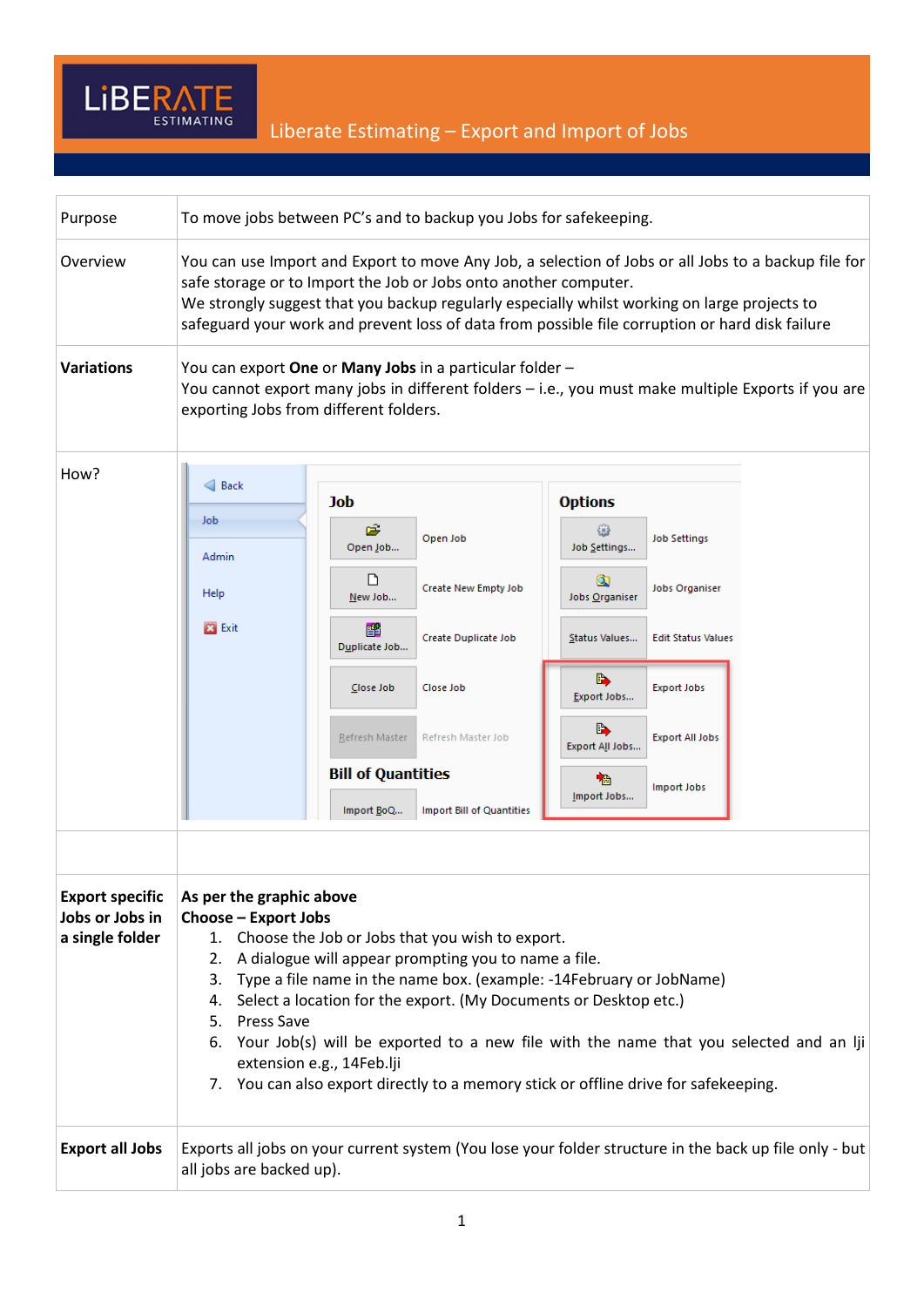

|                       | No data is altered on your PC or on your server. i.e., your original source data remains the same.                                                                                                                                                                                                                                                                                                                                                                                                                                                                                                                                                                                                                                                                                                                                                                                                                                                                                                                                                                                                                                                                                                                                                                                                                                                                                                                                                                                                                              |
|-----------------------|---------------------------------------------------------------------------------------------------------------------------------------------------------------------------------------------------------------------------------------------------------------------------------------------------------------------------------------------------------------------------------------------------------------------------------------------------------------------------------------------------------------------------------------------------------------------------------------------------------------------------------------------------------------------------------------------------------------------------------------------------------------------------------------------------------------------------------------------------------------------------------------------------------------------------------------------------------------------------------------------------------------------------------------------------------------------------------------------------------------------------------------------------------------------------------------------------------------------------------------------------------------------------------------------------------------------------------------------------------------------------------------------------------------------------------------------------------------------------------------------------------------------------------|
|                       | Choose Export all jobs as per the graphic above.                                                                                                                                                                                                                                                                                                                                                                                                                                                                                                                                                                                                                                                                                                                                                                                                                                                                                                                                                                                                                                                                                                                                                                                                                                                                                                                                                                                                                                                                                |
|                       |                                                                                                                                                                                                                                                                                                                                                                                                                                                                                                                                                                                                                                                                                                                                                                                                                                                                                                                                                                                                                                                                                                                                                                                                                                                                                                                                                                                                                                                                                                                                 |
| <b>Importing Jobs</b> | Note – When importing the imported Jobs DO NOT overwrite existing jobs. They are imported as<br>additional Jobs. - Your existing Jobs remain untouched and in place. You may have more than one<br>copy of a Job. You can see this in the Open Jobs grid by showing the entire grid.                                                                                                                                                                                                                                                                                                                                                                                                                                                                                                                                                                                                                                                                                                                                                                                                                                                                                                                                                                                                                                                                                                                                                                                                                                            |
|                       | Imported Jobs are automatically connected to your library unless the Jobs were created on<br>1.<br>a different Liberate Installation.<br>2. Liberate will check to see if the resources in each job are found in the library with the same<br>identifier as the source library of the Job.<br>3. If the identical item is found the resources will connect to the library.<br>If the Job cannot find the exact correct library items that were used originally it will notify<br>4.<br>you when you initially import the job. (See Jobs Mismatch) below.<br>5. It will also notify you when you open the Job and go to your Item screen and run connect.<br>And then the following dialog boxes reporting this will appear -See below.<br>6.<br>At this point you can run the connect function from the menu to reconnect the Job the Item,<br>7.<br>or the Resource back to the library.<br>8. If you connect to a library and the resource is priced a different price in the new library from<br>the original library, the value of your Job may change.<br>9. You can duplicate a job on your system using duplicate functions in Liberate and then<br>compare the connected Job to the disconnected Job.<br>10. You will receive a report of which resources have not managed to connect. At the end of<br>the import, you will receive a report which tells you which of the resources in the imported<br>Jobs were not found in the library. This information can be successively copied to the<br>clipboard. See below. |
| Advice                | Check the value of the exported Job and the imported Job                                                                                                                                                                                                                                                                                                                                                                                                                                                                                                                                                                                                                                                                                                                                                                                                                                                                                                                                                                                                                                                                                                                                                                                                                                                                                                                                                                                                                                                                        |
|                       | If you have exported your Job from one machine and are importing it to another machine the only<br>way you can connect is if the libraries on both machines are the same. There is no way within<br>Liberate of copying libraries. You must use Windows File copy functions for this.<br>You can take the Library from the Source machine to the Destination machine, but you would lose<br>your Source information. There are ways to deal with this. Please call us for advice.                                                                                                                                                                                                                                                                                                                                                                                                                                                                                                                                                                                                                                                                                                                                                                                                                                                                                                                                                                                                                                               |
| Method                | From the Job Screen: Select Import<br>1.<br>2. Use the "Look in" dropdown box to go to the location of your previously exported files or you're<br>a drive or the drive on your network which contains the exported file.<br>A dialogue will appear prompting you to select a lji file from the list.<br>3.<br>Select a file name in the name box. (example:-14February.lji or JobName.lji)<br>4.<br>Press Open<br>5.                                                                                                                                                                                                                                                                                                                                                                                                                                                                                                                                                                                                                                                                                                                                                                                                                                                                                                                                                                                                                                                                                                           |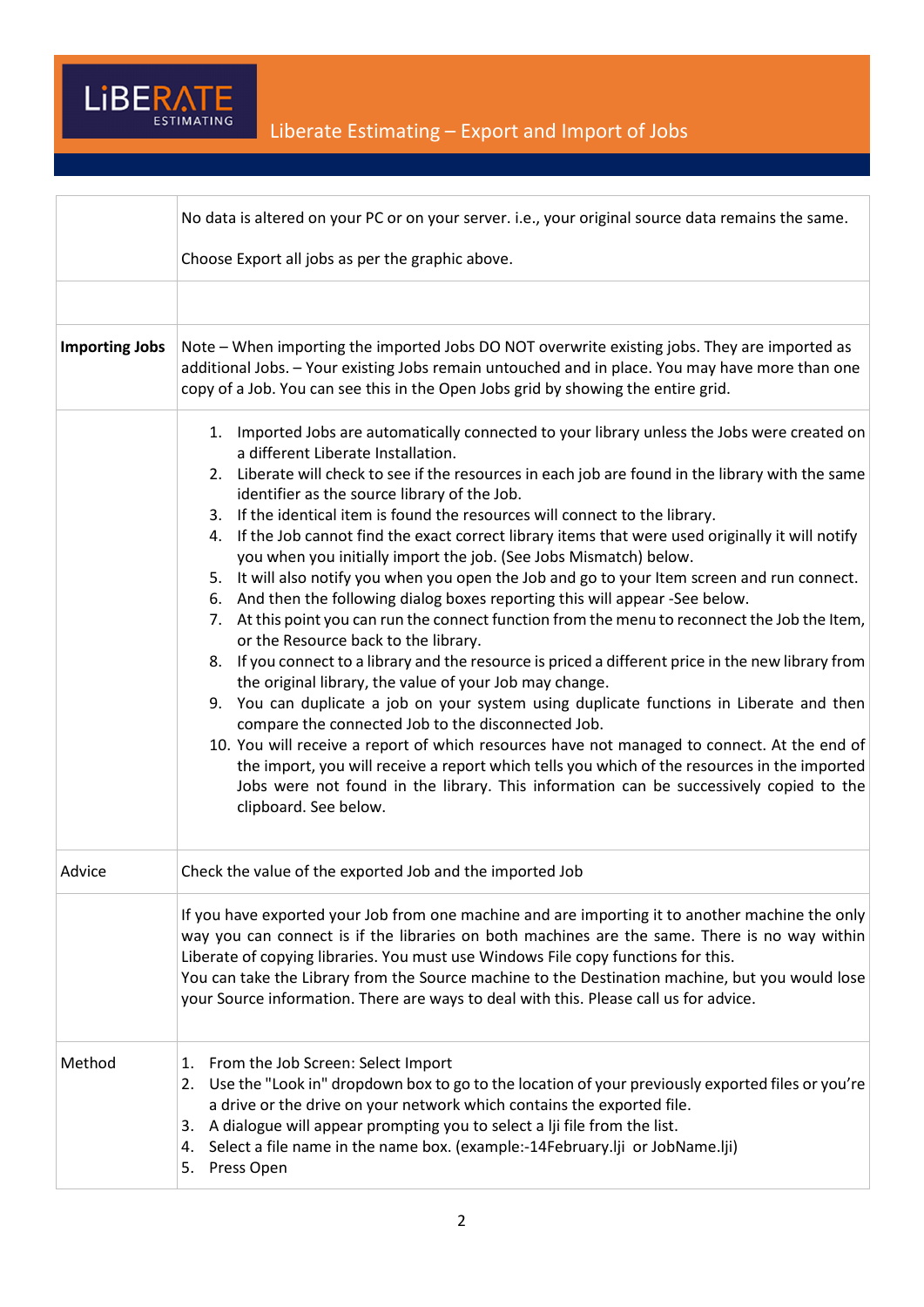

|                                              | 6. A dialogue will appear showing you which jobs are contained in the backup file. You cannot<br>choose one or many from the list. The whole list of Jobs will import.<br>7. You can create a new folder to import the Jobs to and then use Jobs/ Jobs organiser to move/<br>delete jobs.<br>The Jobs will be imported, and you can access your revised list of Jobs through Menu>Job>Open<br>8.<br>Job.<br>9. Your Job(s) will be imported and appended at the bottom of the list of existing Jobs on your<br>system.<br>10. The date of the import will appear alongside the imported file for reference.<br>11. Imported files will not overwrite existing Jobs with the same name.<br>12. On opening an imported file, you must run the Connect function on the items menu if you want<br>to update any resource price changes in the Job.<br>13. Note: Library functions may not be available to you until the connect function is resolved.<br>14. You can reorder the grid on the Select Job screen which shows your Jobs by dragging the titles.<br>15. You can size each individual column by dragging the width of the column at the vertical line<br>which separates the titles of the individual columns. |  |  |  |  |  |
|----------------------------------------------|-----------------------------------------------------------------------------------------------------------------------------------------------------------------------------------------------------------------------------------------------------------------------------------------------------------------------------------------------------------------------------------------------------------------------------------------------------------------------------------------------------------------------------------------------------------------------------------------------------------------------------------------------------------------------------------------------------------------------------------------------------------------------------------------------------------------------------------------------------------------------------------------------------------------------------------------------------------------------------------------------------------------------------------------------------------------------------------------------------------------------------------------------------------------------------------------------------------------------|--|--|--|--|--|
| How to deal<br>with a<br>Mismatch<br>message | It is very likely that you get a Mismatmatch message when importing a Job from one machine to<br>another<br>It means that Resources in the job on one machine are not exactly the same as the resources in<br>the Job on the destination machine.<br>You will get one or both of these messages.<br>Information<br>×<br>RFC><br>Job -<br>This job was imported from a different installation of<br>Liberate and its library connected resources are<br>incompatible with this program's resource library.<br>The incompatibilities must be resolved by performing a<br>Connect operation on the whole job. Until this is done<br>certain operations on the job will not be permitted. For<br>example you will not be able to add further library<br>resources, perform a partial Connect or produce a<br>Materials by Supplier report.<br>ОΚ                                                                                                                                                                                                                                                                                                                                                                          |  |  |  |  |  |
|                                              | Jobs with a Library Mismatch<br>×<br>A mismatch with the Resource Library has been detected in the following job.                                                                                                                                                                                                                                                                                                                                                                                                                                                                                                                                                                                                                                                                                                                                                                                                                                                                                                                                                                                                                                                                                                     |  |  |  |  |  |
|                                              | Where this is the case you will receive a warning when an affected job is<br>opened and certain functions will be disabled. The mismatch can be cleared by<br>performing a Connect on the whole job.                                                                                                                                                                                                                                                                                                                                                                                                                                                                                                                                                                                                                                                                                                                                                                                                                                                                                                                                                                                                                  |  |  |  |  |  |
|                                              | Description<br><b>Start Date</b><br>Level<br>End $\land$                                                                                                                                                                                                                                                                                                                                                                                                                                                                                                                                                                                                                                                                                                                                                                                                                                                                                                                                                                                                                                                                                                                                                              |  |  |  |  |  |
|                                              | n RFC<br>5                                                                                                                                                                                                                                                                                                                                                                                                                                                                                                                                                                                                                                                                                                                                                                                                                                                                                                                                                                                                                                                                                                                                                                                                            |  |  |  |  |  |